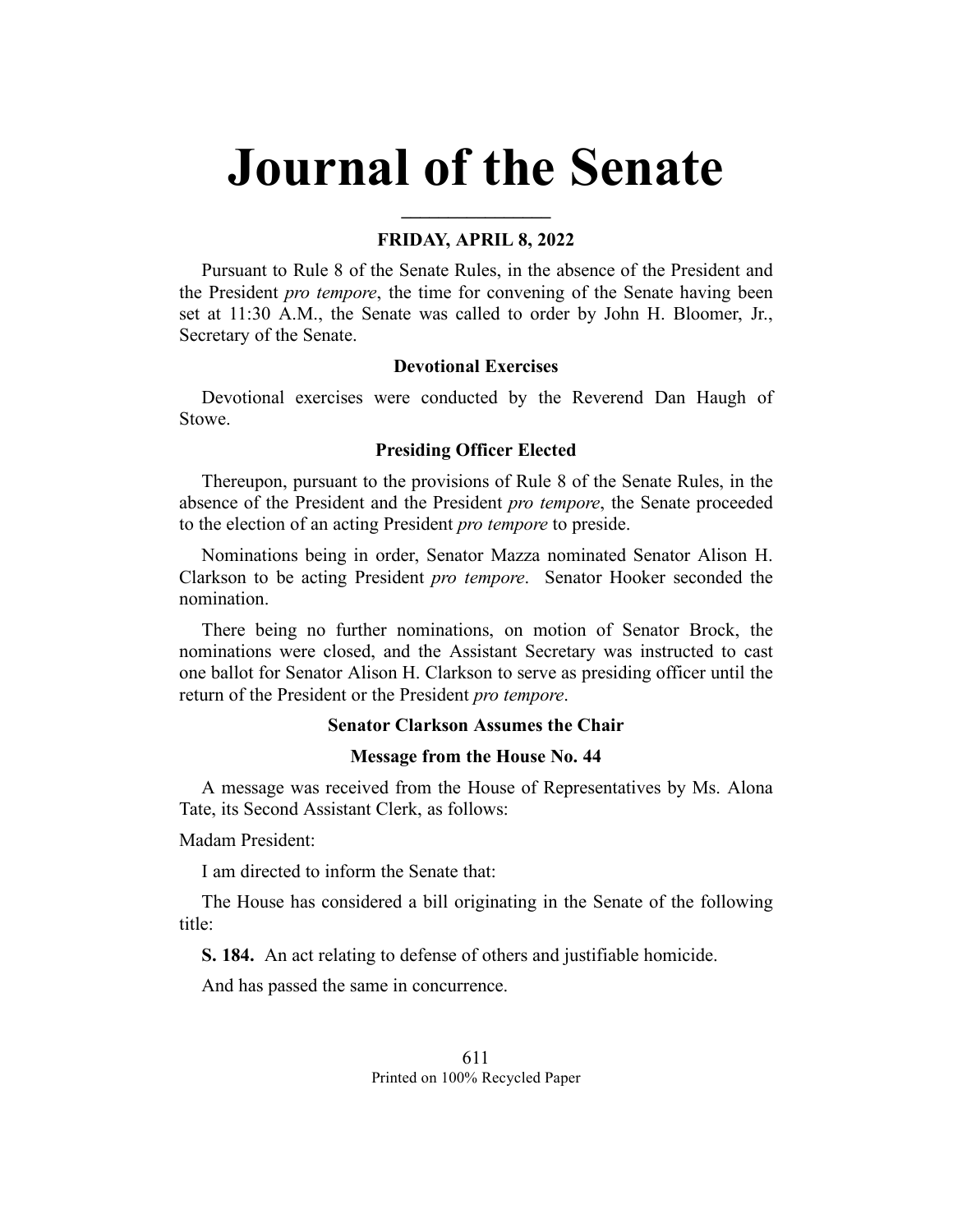The House has considered joint resolutions originating in the Senate of the following titles:

**J.R.S. 43.** Joint resolution authorizing the Commissioner of Forests, Parks and Recreation to exchange quit claim deeds with the Vermont Land Trust and the Nature Conservancy in order to confirm the boundary between the Long Trail State Forest and the land co-owned by the Vermont Land Trust and the Nature Conservancy in the Towns of Eden and Belvidere.

**J.R.S. 49.** Joint resolution relating to weekend adjournment.

And has adopted the same in concurrence.

The Governor has informed the House that on April 6, 2022, he approved and signed bills originating in the House of the following titles:

**H. 628.** An act relating to amending a birth certificate to reflect gender identity.

**H. 722.** An act relating to reapportioning the final representative districts of the House of Representatives and the senatorial districts of the Senate.

#### **Message from the House No. 45**

A message was received from the House of Representatives by Ms. Alona Tate, its Second Assistant Clerk, as follows:

Madam President:

I am directed to inform the Senate that:

The House has adopted House concurrent resolutions of the following titles:

**H.C.R. 135.** House concurrent resolution designating April 27, 2022 as Alzheimer's Awareness Day at the State House.

**H.C.R. 136.** House concurrent resolution congratulating the 2021 Bellows Falls Union High School Terriers Division II championship football team.

**H.C.R. 137.** House concurrent resolution honoring Bellows Free Academy-St. Albans boys' ice hockey Head Coach Toby Ducolon for his outstanding achievements.

**H.C.R. 138.** House concurrent resolution congratulating the Champlain Valley Union High School RoboHawks on winning the 2022 Vermont State FIRST Tech Challenge Robotics Championships.

In the adoption of which the concurrence of the Senate is requested.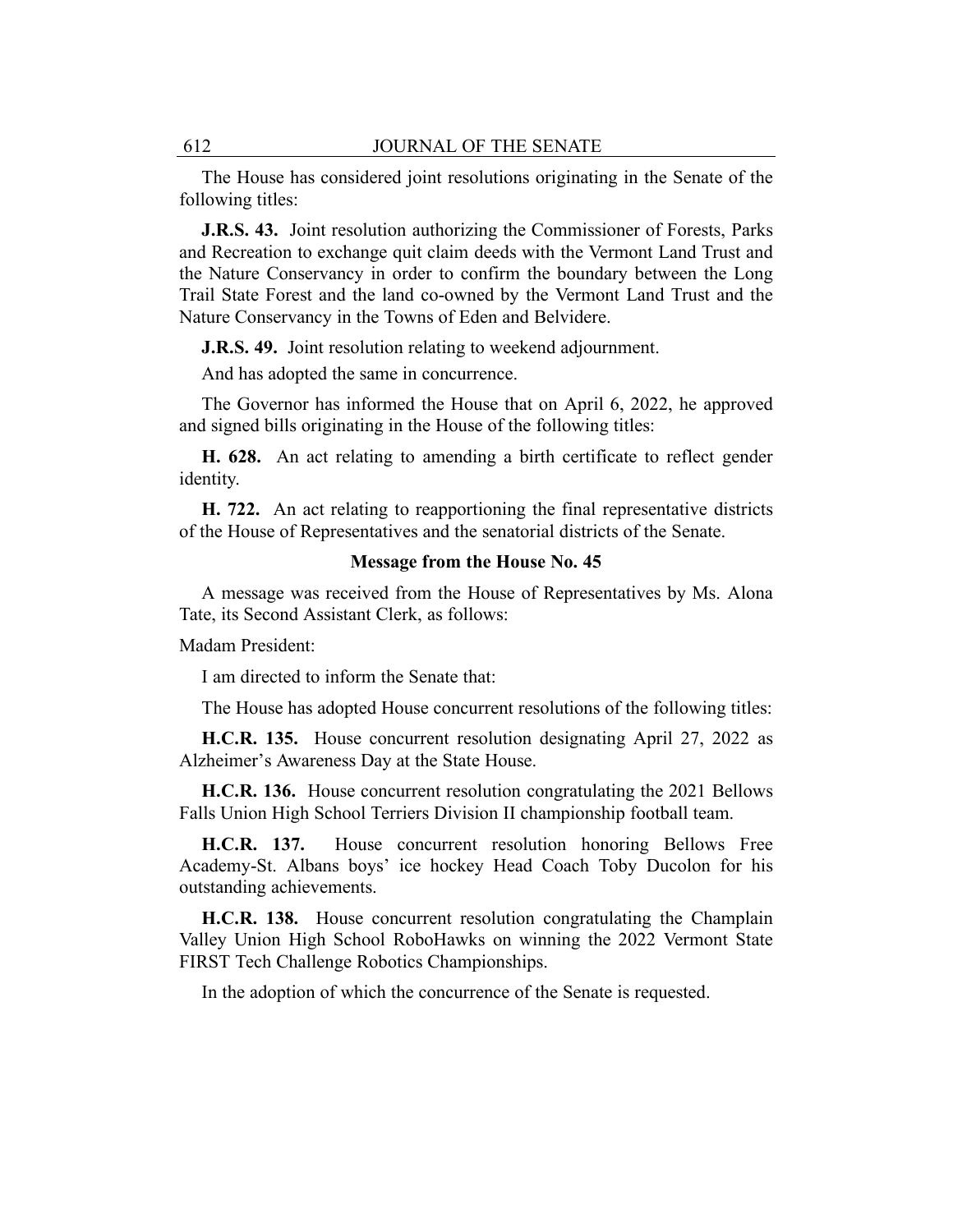#### **Bill Referred to Committee on Appropriations**

## **H. 293.**

House bill of the following title, appearing on the Calendar for notice, and carrying an appropriation or requiring the expenditure of funds, under the rule, was referred to the Committee on Appropriations:

An act relating to creating the State Youth Council.

## **Bill Passed in Concurrence with Proposal of Amendment**

## **H. 461.**

House bill of the following title was read the third time and passed in concurrence with proposal of amendment:

An act relating to excluding the income of asylum seekers and refugees from household income.

# **Proposal of Amendment; Bill Passed in Concurrence with Proposals of Amendment**

# **H. 629.**

House bill entitled:

An act relating to access to adoption records.

Was taken up.

Thereupon, pending third reading of the bill, Senator Pearson moved to amend the Senate proposal of amendment as follows:

First: By adding a new section to be Sec. 8a to read as follows:

Sec. 8a. VERMONT STATE ARCHIVES AND RECORDS ADMINISTRATION; REPORT ON RECORDS OF CHILDREN PLACED IN FOSTER HOMES OR RESIDENTIAL CHILD CARE FACILITIES

On or before January 15, 2023, the Vermont State Archives and Records Administration, in consultation with the Department for Children and Families and other interested parties, shall submit to the Senate Committees on Government Operations and on Health and Welfare and the House Committees on Government Operations and on Human Services a written report containing:

(1) a historical overview of the laws governing records related to children who were placed by a child-placing agency in foster homes or residential child care facilities and who are not adopted;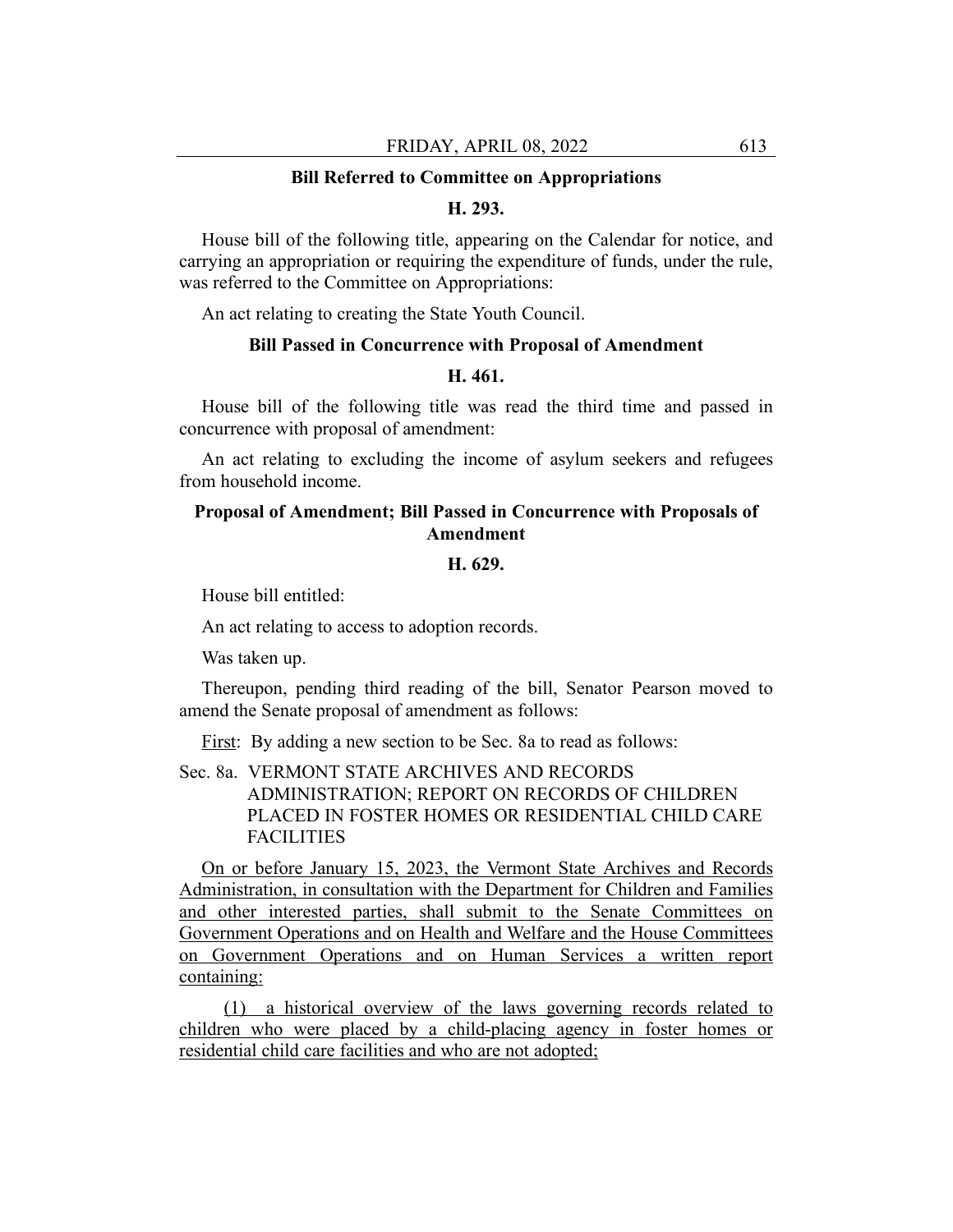(2) a narrative explanation of:

(A) the records that may exist concerning these children; and

(B) who acts as the custodians of the records; and

(3) a recommendation for legislation to ensure that these children have access to records concerning their background, medical history, and other pertinent information relating to their time under the care and supervision of an agency.

Second: In Sec. 9, effective dates, by striking out subsection (a) in its entirety and inserting in lieu thereof a new subsection (a) to read as follows:

(a) This section and Secs. 1, 8, and 8a shall take effect on passage.

Which was agreed to.

Thereupon, the bill was read the third time and passed in concurrence with proposals of amendment on a roll call Yeas 27, Nays 0.

Senator Collamore having demanded the yeas and nays, they were taken and are as follows:

## **Roll Call**

**Those Senators who voted in the affirmative were:** Baruth, Benning, Bray, Brock, Campion, Chittenden, Collamore, Cummings, Hardy, Hooker, Ingalls, Kitchel, Lyons, MacDonald, Mazza, McCormack, Nitka, Parent, Pearson, Perchlik, Pollina, Ram Hinsdale, Sears, Sirotkin, Starr, Terenzini, White.

**Those Senators who voted in the negative were:** None.

**Those Senators absent or not voting were:** Balint, Clarkson (presiding), Westman.

## **Bill Passed in Concurrence with Proposal of Amendment**

## **H. 708.**

House bill of the following title was read the third time and passed in concurrence with proposal of amendment:

An act relating to the approval of an amendment to the charter of the City of Burlington.

## **Appointment Confirmed**

The following Gubernatorial appointment was confirmed separately by the Senate, upon full report given by the Committee to which it was referred: